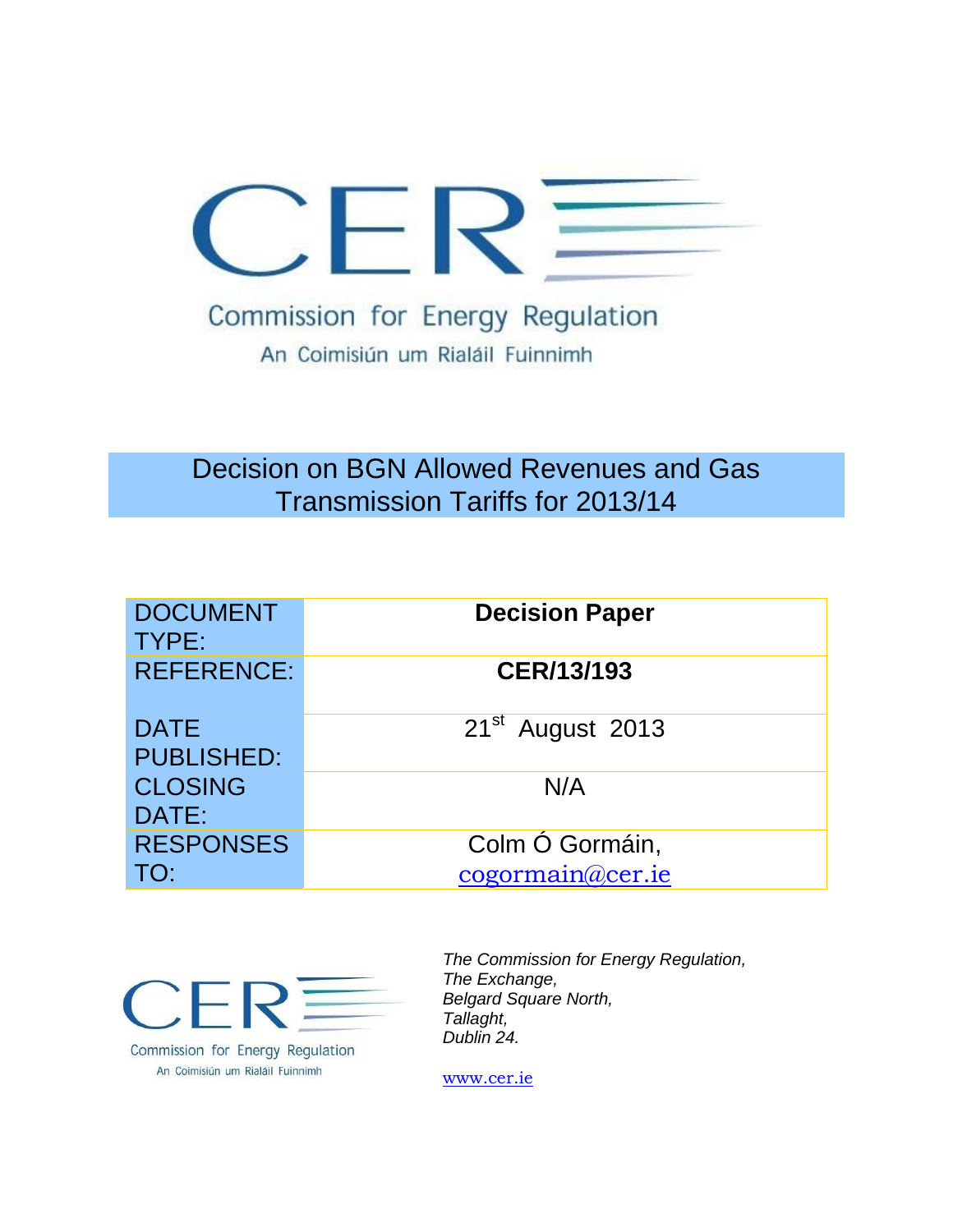## **CER – Information Page**

### **Abstract:**

This paper sets out the decision of the Commission for Energy Regulation ('the CER') in relation to Bord Gáis Networks ('BGN') Allowed Revenues and Gas Transmission Tariffs for the Gas Year 1<sup>st</sup> October 2013 to 30<sup>th</sup> September 2014.

The average Transmission Tariff for UK gas will rise by 4%.

## **Target Audience:**

Gas Customers, Suppliers, Shippers and Producers.

## **Related Documents:**

[Decision Paper on October 2012 to September 2017 Transmission Revenues for](http://www.cer.ie/GetAttachment.aspx?id=a34f1c03-d9c4-48ac-a440-42ed0a28f205)  [Bord Gáis Networks \(CER/12/196\)](http://www.cer.ie/GetAttachment.aspx?id=a34f1c03-d9c4-48ac-a440-42ed0a28f205)

[Updated PC3 Transmission Model](http://www.cer.ie/en/gas-transmission-network-current-consultations.aspx?article=5df59af3-2e89-493f-8244-4af1a0cec775)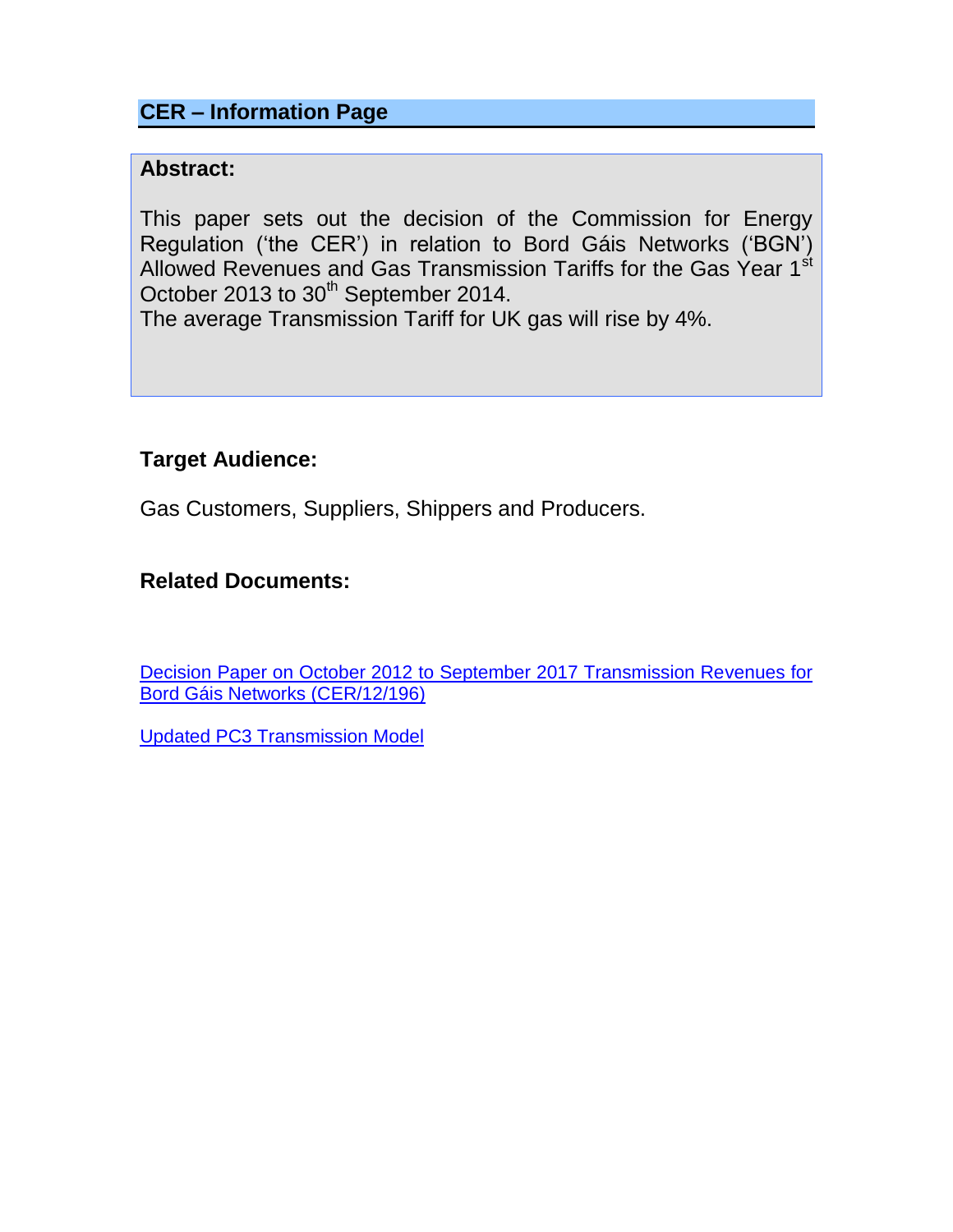# **Table of Contents**

| 3.0 |  |
|-----|--|
|     |  |
|     |  |
|     |  |
|     |  |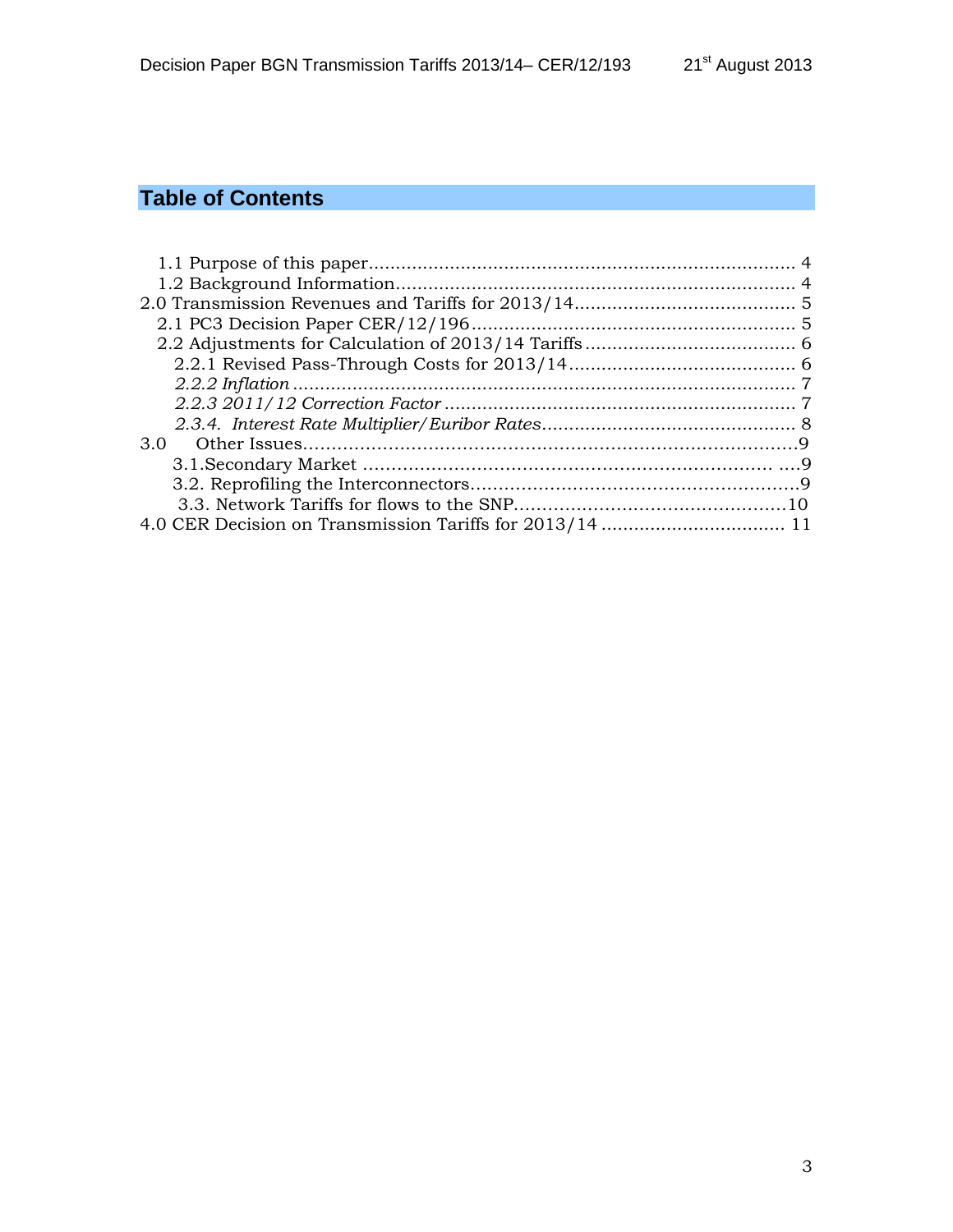## 1.0 Introduction

### <span id="page-3-0"></span>*1.1 Purpose of this paper*

The purpose of this paper is to outline the CER's decision in relation to BGN allowed revenues and gas Transmission tariffs for 2013/14. The calculation of Transmission tariffs is based on the BGN Price Control (PC3) (CER/12/196) which established revenues for Transmission over the 5 year period from October 2012 to September 2017.

## <span id="page-3-1"></span>*1.2 Background Information*

Under the Gas (Interim) (Regulation) Act, 2002, the CER is responsible for regulating charges in the natural gas market. Under Section 14 of that Act the CER may set the basis for charges for transporting gas through Transmission systems.

Bord Gáis Networks (BGN) submitted estimates of tariffs for the forthcoming year. These included;

- Revised expected pass through costs for 2013/14,
- Finalised pass through costs for 2011/12
- Revised required revenue using a WACC of 5.2% (down from 6.39%)
- Revised required revenue adjusted for capex based on the extension of the gas network
- Expected revenues from 2012/13 (further to the Interim tariff change in April 2013, CER/13/080)

The Transmission revenues over the 5 year Price Control period are set out in the PC3 Decision which was published in November 2012. The model accompanying this Decision has been updated and is published along with this  $decision<sup>1</sup>$ .

 $1$  Due to rounding differences there may be differences between the BGN Tariff submission and the Model published with this Decision Paper. The Tariffs that will apply will be the BGN Tariff submission.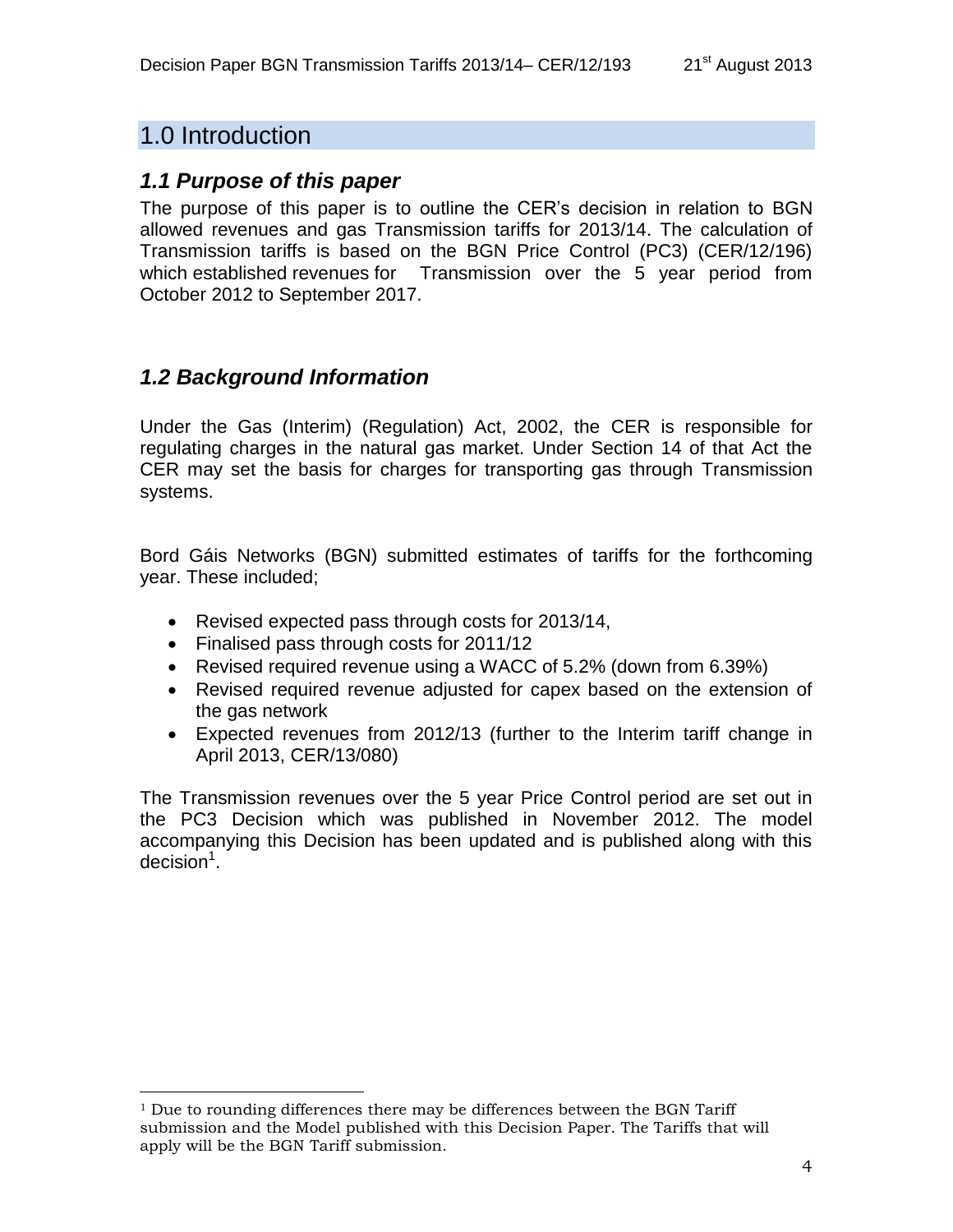## <span id="page-4-0"></span>**2.0 Transmission Revenues and Tariffs for 2013/14**

## <span id="page-4-1"></span>*2.1 PC3 Decision Paper CER/12/196*

In May 2012 the CER produced a Consultation Paper (CER/12/058) on Transmission revenue for Bord Gáis Networks (BGN) for the period covering October 2012 to September 2017. This was followed by the Decision Paper on Transmission revenue in November 2012. This paper allowed €998.5m to be recovered for Transmission over the 5 year period. Of this €301.5m was allocated to Opex.

This Decision Paper outlined that the Weighted Average Cost of Capital (WACC) would be set at 6.39%. The 5 year PC3 Decision was taken at a time of significant economic uncertainty within both Ireland and the Eurozone. As such the WACC set in the PC3 Decision reflected the higher cost of debt and equity for many Eurozone countries and companies prevailing at that time.

However, a trigger mechanism was included in the PC3 Decision which allowed the WACC to be indexed to sovereign debt costs on a yearly basis. This aims to ensure that where market rates change, the effect will be passed onto consumers. A floor and ceiling of 5.2% and 8.2% respectively have been set for the WACC during this period.

During the last year, market conditions have become more favourable for Ireland with lower bond yields on government debt. This improvement has resulted in a review of the applicable WACC for 2013/14. The CER and BGN have reviewed the applicable WACC in light of these changing market conditions and the WACC floor of 5.2% now applies. This WACC adjustment has affected the expected total revenues over the remainder of the PC3 period. Details of this can be seen in the updated Transmission model published with this Decision paper.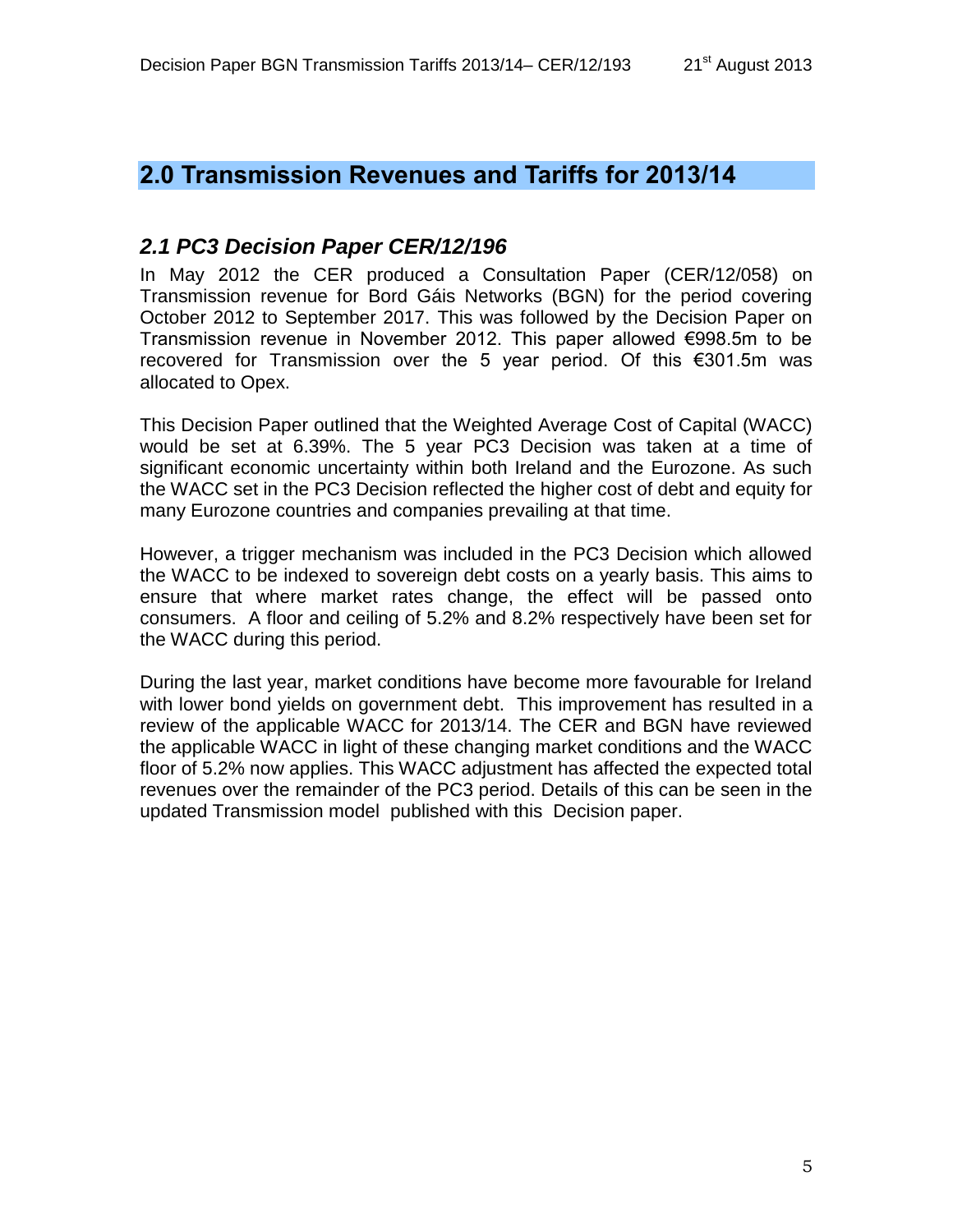## <span id="page-5-0"></span>*2.2 Adjustments for Calculation of 2013/14 Tariffs*

In April 2013 the CER published an Interim Tariff rise that would apply for the remainder of the 2012/13 gas year (CER/13/080)<sup>2</sup>

This increased UK gas transportation costs by 10.2% for Capacity and 9.9% for Commodity.

As set out in the Interim Review the CER committed to publishing a Consultation on changes to the secondary market (CER/13/122). This consultation process has now resulted in the CER decision CER 13/191. This decision takes account of the demand expected to arise in 2013/14 following the above decision.

Similarly, in CER 13/034, the CER stated that it would "over the next number of months, consider the appropriate long term profile of revenues on the ICs". This re-profiling has now taken place.

In order to finalise the 2013/14 Transmission tariffs, in addition to the additional Capex and pass through cost adjustments BGN have submitted expected demand scenarios for the forthcoming year. In light of CER/13/122 a number of demand scenarios were modelled. These scenarios anticipated differing restrictions at exit and the expected bookings.

## <span id="page-5-1"></span>**2.2.1 Revised Pass-Through Costs for 2013/14**

Pass-through costs have been updated to reflect:

 $\overline{a}$ 

- Higher Local Authority Rate in both Ireland and the UK.
- A slight increase in Gaslink's costs (ISO) due to preparatory work for impending Network Codes.
- The CER Levy is projected to remain the same.
- The cost of CO2 has decreased for the UK and lnch compressor stations. This is primarily due to lower than expected gas throughput.

Overall, pass through costs are expected to be slightly lower in the coming Gas Year.

In the table below a positive number indicates a higher than expected cost under this heading i.e. it will apply upward pressure on the 2013/14 tariffs.

 $2$  This interim review increased the Onshore Capacity & Commodity by 6% and the Interconnector Capacity & Commodity by 17%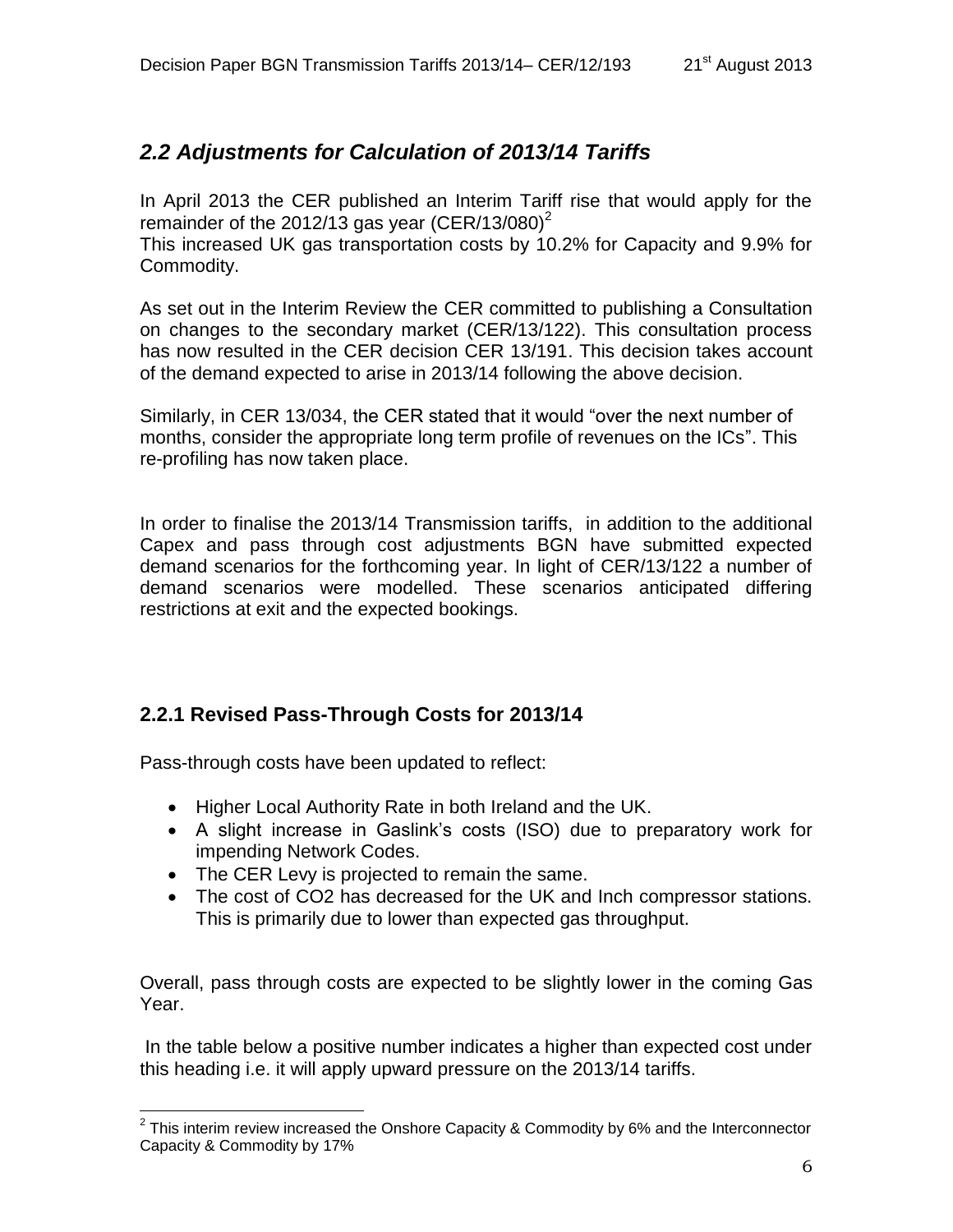| 2013/2014 Forecasts      |             |
|--------------------------|-------------|
| <b>Pass through Cost</b> | €m          |
| (Variance)               |             |
| Onshore Rates*           | 0.28        |
| <b>UK Rates</b>          | 0.11        |
| Inch Rates               | $-0.03$     |
| <b>CER Levy</b>          | No variance |
| <b>Gaslink</b>           | 0.14        |
| UK CO <sub>2</sub>       | $-0.52$     |
| Inch CO <sub>2</sub>     | $-0.04$     |
| <b>Total Variance</b>    | $-0.06$     |

\*For rates, 50% of the variance between allowed and estimated costs is passed through.

#### <span id="page-6-0"></span>*2.2.2 Inflation*

In setting the 2013/14 tariffs, 1.2% inflation was assumed for the time period from April '13 to March '14.

In closing out revenues for 2011/12, actual inflation of 2.2% was used as opposed to the forecast inflation of 1.10% (Source: CSO HICP data).

#### <span id="page-6-1"></span>*2.2.3 2011/12 Correction Factor*

Correction factors adjust the difference between 2011/12 actual revenues and pass-through costs versus 2011/12 projected revenues and pass-through costs. These were forecast in August 2011 when 2011/12 Network Tariffs were set. Where an under recovery occurs then an interest rate multiplier is applied to uplift the required revenues.

An under or over-recovery can occur where Capacity/Commodity sales differ from what had been anticipated. Also, pass through costs can vary between projected and actual.

The table overleaf identifies these adjustments. The table below shows that lower than expected pass through costs occurred in 2011/12 while an under-recovery arose as actual revenues were lower than had been anticipated.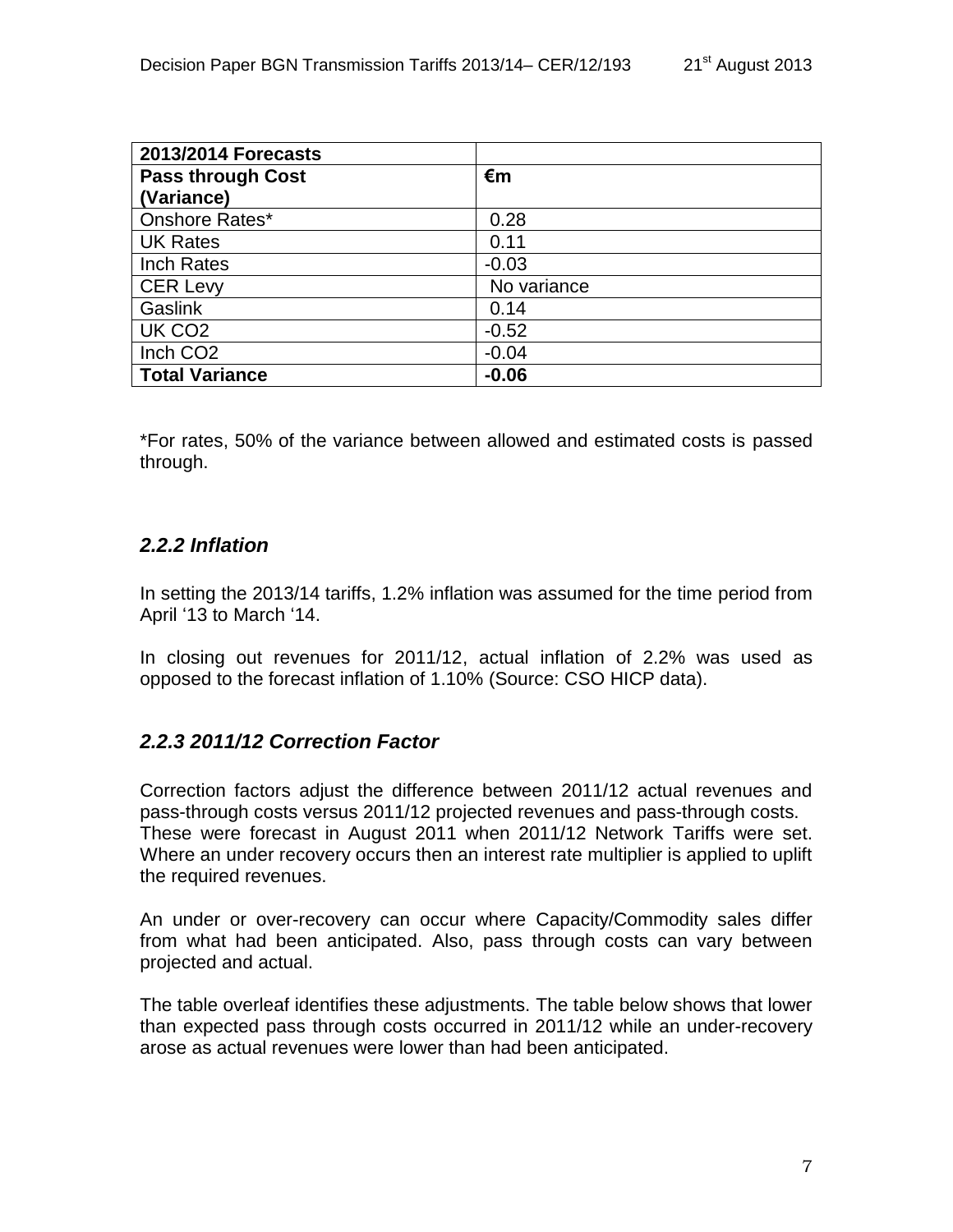| 11/12<br>Actual<br>Outturn                         | Over/Under<br>recovery | $\epsilon$ m | Cumulative<br>Additional revenue<br>required<br>€m |
|----------------------------------------------------|------------------------|--------------|----------------------------------------------------|
| Under<br>Revenue<br>Recovery                       | Under                  | $+8.110$     | $+8.110$                                           |
| Rates*                                             | Over                   | $-1.161$     | $+6.949$                                           |
| <b>CER Levy</b>                                    | Over                   | $-0.050$     | $+6.899$                                           |
| Gaslink                                            | Over                   | $-0.435$     | $+6.464$                                           |
| $CO2**$                                            | Over                   | $-0.409$     | 6.055                                              |
| <b>Under</b><br><b>Total</b><br>recovery           | <b>Under</b>           |              | $+6.055$                                           |
| Interest<br>rate<br><b>Multiplier</b>              |                        |              | 1.06                                               |
|                                                    |                        |              |                                                    |
| <b>Correction</b><br><b>Total</b><br><b>Factor</b> | <b>Under</b>           |              | $+6,418$                                           |

A positive number will apply upward pressure on the 2013/14 tariffs.

\*For rates 50% of the cost variance between estimated and actual costs is passed through.

\*\*For CO2 the incentive is based upon the variance between the estimated and actual emissions. Thus, if less CO2 is emitted than was expected BGN may keep 50% of the difference in cost. If more CO2 is emitted BGN must fund 50 % of the excess cost. As the price of CO2 will change throughout the year the monetary effect of this incentive will not be known until ex-post.

## <span id="page-7-0"></span>*2.3.4. Interest Rate Multiplier/Euribor Rates*

The interest rate multiplier is used to uplift revenue over/ under recoveries for the tariff year 2011/12. In 2011/12 Transmission had a revenue under-recovery. The Euribor rate +2 is applied where under/over recoveries are below 103% of allowed revenues. This is calculated from the Euribor Interest Rate. This information may be found on the Euribor website.

<http://www.euribor-ebf.eu/euribor-org/euribor-rates.html>

| Euribor $11/12$      | 1.42%    |
|----------------------|----------|
| Euribor $12/13$      | 0.49%    |
| Euribor $+2\%$ 11/12 | $3.42\%$ |
| Euribor $+2\%$ 12/13 | 2.49%    |
|                      |          |
| <b>Interest Rate</b> | ***1.06  |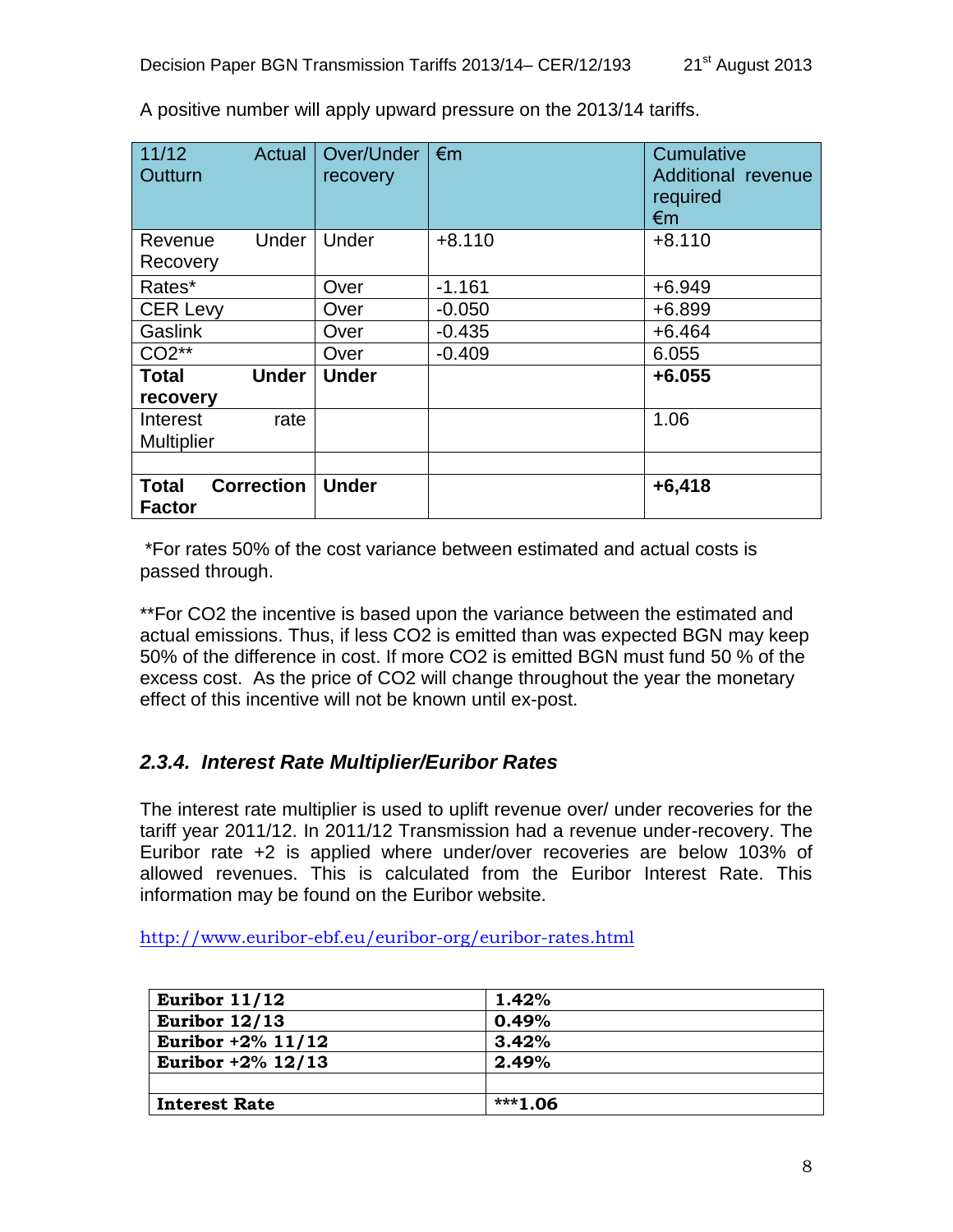## **3.0. Other issues**

#### **3.1. Secondary Market**

The CER has also published a decision on the Secondary Market, CER/13/191, Access Tariffs and Financing the Gas Transmission System. The Transmission Tariffs outlined in this Paper follow on from the booking assumptions expected to arise from the above Decision Paper.

#### **3.2. Reprofiling the Interconnectors**

In the PC3 decision a profile of required revenue was set for the Interconnector system. The CER has decided to re-profile Interconnector revenues to mitigate a significant short term tariff increase in 2013/14.

The CER reconfirms its PC3 allowed revenue decision and its commitment to ensuring that BGN fully recovers its allowed revenue within the PC3 period. Similar re-profiling was carried out during PC2 and the full NPV revenue was recovered by BGN.

The effect of this re-profiling means that Moffat entry tariffs for 2013/14 are lower than otherwise would arise.

The required revenues, prior to re-profiling are shown below<sup>3</sup>:

|                       | 2012/13 | 2013/14 2014/15 2015/16 |      |      | 2016/17 |  |  |
|-----------------------|---------|-------------------------|------|------|---------|--|--|
| <b>Annual Revenue</b> | 64 2    | 78.4                    | 79.6 | 34.5 | 39.0    |  |  |
| $\blacksquare$        |         |                         |      |      |         |  |  |

Source: PC3 Transmission Model updated 6<sup>th</sup> August 2013

As a result of reprofiling the annual revenues have been adjusted for 2013/14 onwards. The adjusted revenue profile is outlined below:

|                       | 2012/13 | 2013/14 2014/15 2015/16 |      |      | 2016/17      |
|-----------------------|---------|-------------------------|------|------|--------------|
| <b>Annual Revenue</b> | 64 2    | 58.3                    | 59.2 | 59 2 | 59 C<br>◡◡.∠ |

<sup>3</sup> The required revenue profile, which is the original PC3 decision with adjustments for WACC changing to 5.2% from 13/14 onwards and the projected revenue variance for 12/13 reallocated in PC3.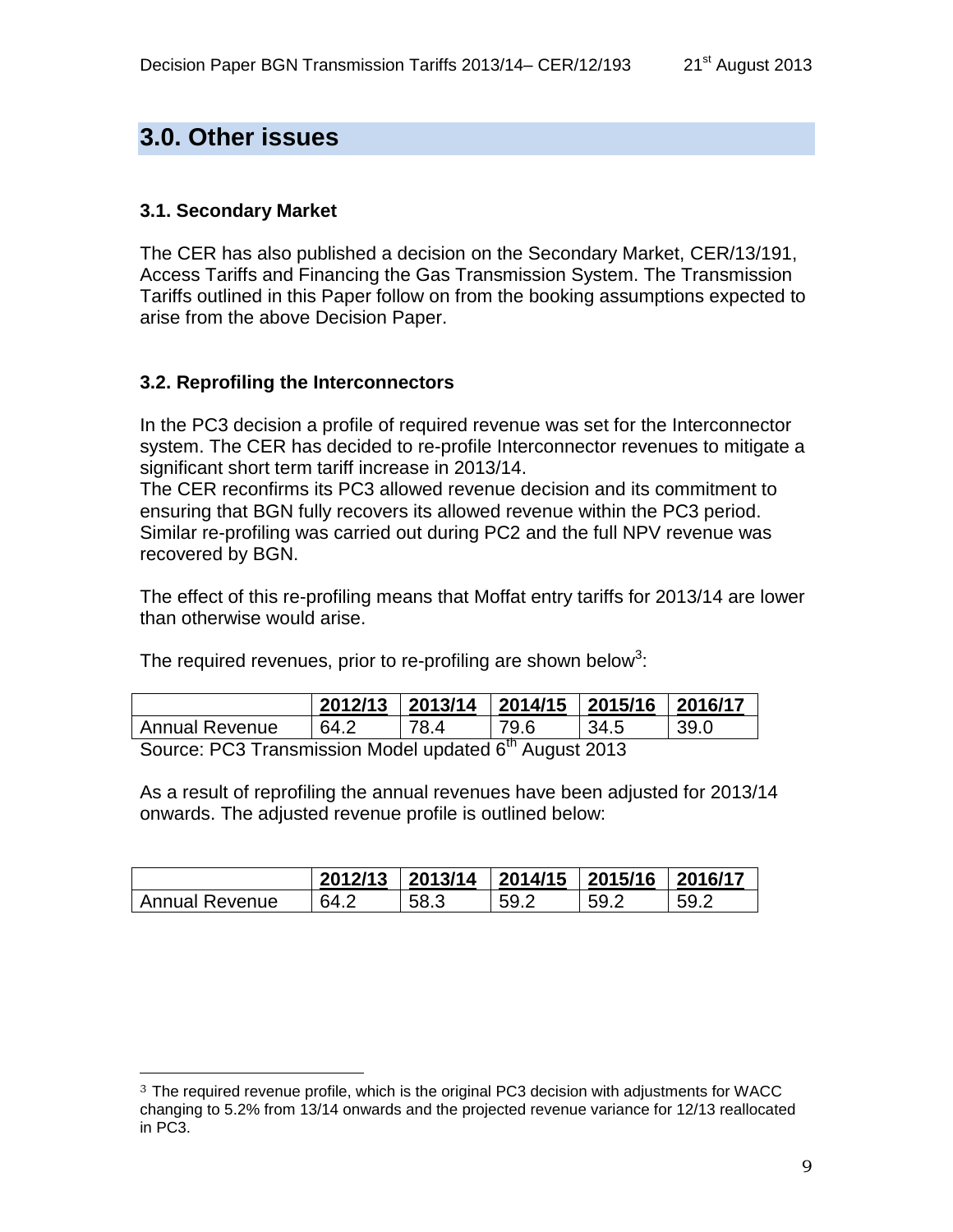#### **3.3 Network Tariffs for flows to the SNP**

Network Tariffs for flows into the SNP constitute both an Entry Tariff from the Gaslink System and an SNP Exit Tariff.

The standard IC Entry Tariff will apply where the Gaslink System is used to move gas to the SNP exit.

For the gas year 2013/14 there are no bookings expected on an Annual, Monthly or Daily basis on the SNP. As such, a default daily tariff will apply where flows may arise. The methodology for such default tariffs are set out in CER/12/116.

The methodology established in CER/12/116 sets out that the default tariff will comprise a 90:10 split between capacity and commodity. The default tariff is based on the required revenue of the SNP and the capacity of the pipeline.<sup>4</sup>

The required revenues for the SNP in 2013/14 are €6.13m. Therefore, the Exit Tariffs for Capacity and Commodity are as follows;

| <b>SNP Exit Tariff</b>  |              |
|-------------------------|--------------|
| Default Daily Commodity | 1.089 MWh    |
| Default Daily Capacity  | 9.800MWh/day |

 $\overline{a}$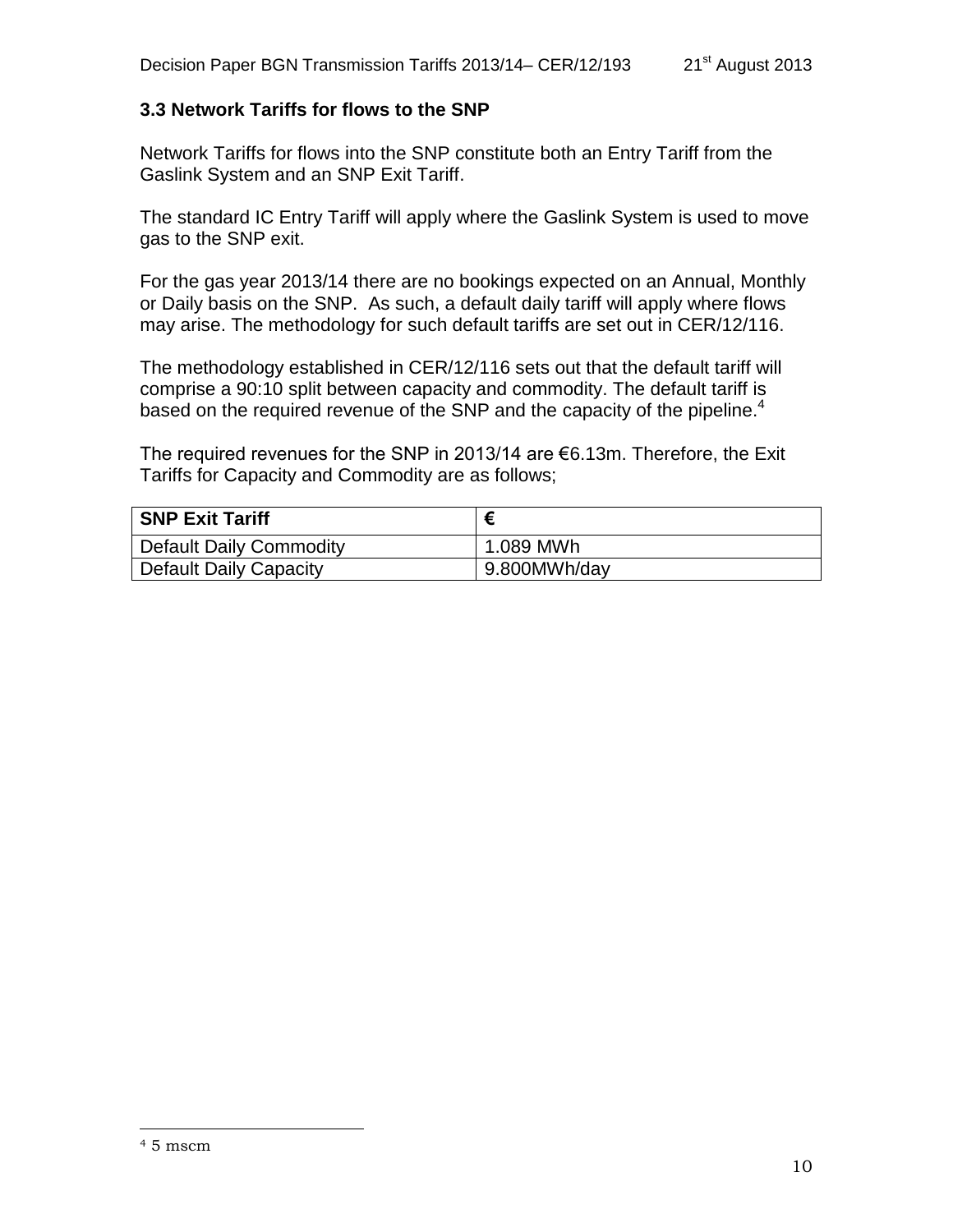# <span id="page-10-0"></span>**4.0 CER Decision on Transmission Tariffs for 2013/14**

The CER hereby directs Gaslink to implement the tariffs set out below from 1<sup>st</sup> October 2013 –  $30<sup>th</sup>$  September 2014.

### **4.1. South North Pipeline**

|                               |           | <b>SNP</b> exit |
|-------------------------------|-----------|-----------------|
| <b>Default Daily Capacity</b> | €/MWh/Per | 9.800           |
|                               | peak day  |                 |
|                               | MWh       |                 |
| Default Daily Commodity       | €/MWh     | 1.089           |

#### **4.2. Interconnectors, Inch and Onshore Tariff**

|           |                       | Interconnectors | Inch   | <b>Onshore Exit</b> |
|-----------|-----------------------|-----------------|--------|---------------------|
| Capacity  | €/per peak<br>day MWh | 355.325         | 45.717 | 509.093             |
| Commodity | €/MWh                 | 0.132           | 0.047  | 0.268               |

The above table matches the BGN submission. Due to rounding, there may be differences between the BGN Tariff submission and the Model published with this Decision Paper. The Tariffs that will apply will be the BGN Tariff submission.